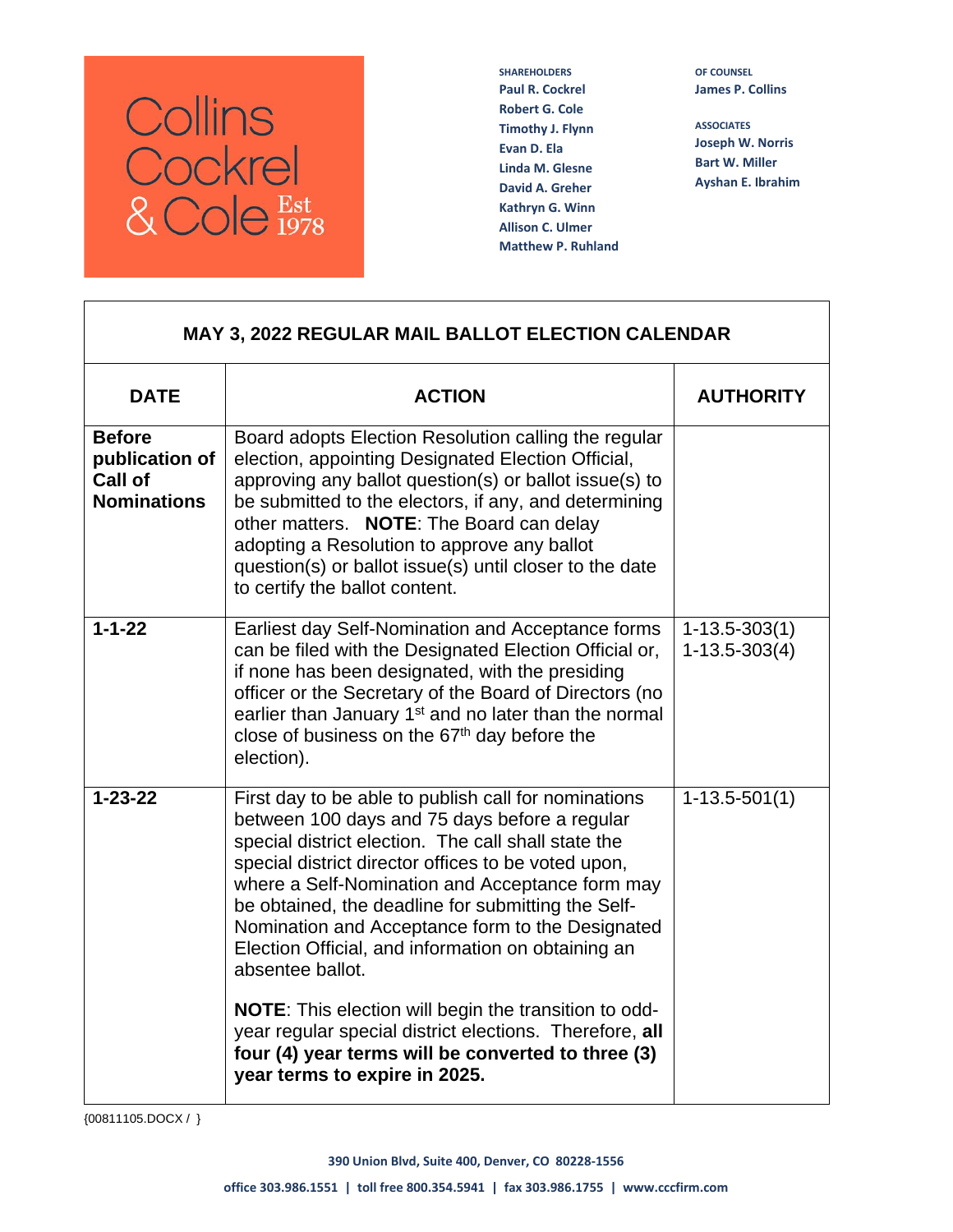

| $2 - 17 - 22$ | Last day to publish call for nominations.                                                                                                                                                                                                                                                                                                                                                                                                                                                                                                                                                                                                                                                                                                                                                                                                                                                                                                        | $1-13.5-501(1)$                                                                                                 |
|---------------|--------------------------------------------------------------------------------------------------------------------------------------------------------------------------------------------------------------------------------------------------------------------------------------------------------------------------------------------------------------------------------------------------------------------------------------------------------------------------------------------------------------------------------------------------------------------------------------------------------------------------------------------------------------------------------------------------------------------------------------------------------------------------------------------------------------------------------------------------------------------------------------------------------------------------------------------------|-----------------------------------------------------------------------------------------------------------------|
| $2 - 25 - 22$ | Last day Self-Nomination and Acceptance forms<br>must be filed with the Designated Election Official<br>or, if none has been designated, with the presiding<br>officer or the Secretary of the Board of Directors (no<br>earlier than January 1 <sup>st</sup> and no later than the normal<br>close of business on the 67 <sup>th</sup> day before the<br>election).                                                                                                                                                                                                                                                                                                                                                                                                                                                                                                                                                                             | $1 - 13.5 - 303(1)$<br>$1 - 13.5 - 303(4)$                                                                      |
|               | <b>FCPA NOTE:</b> If the Self-Nomination and<br>Acceptance form or the Affidavit of Intent to be a<br>Write-in Candidate contains a statement<br>substantially stating "I will not, in my campaign for<br>this office, receive contributions or make                                                                                                                                                                                                                                                                                                                                                                                                                                                                                                                                                                                                                                                                                             | $1-45-108(1)(c)$<br>Article XXVIII,<br>Section 2(2) of<br>the Colorado<br>Constitution                          |
|               | expenditures exceeding two hundred dollars (\$200)<br>in the aggregate during the election cycle, however,<br>if I do so, I will thereafter register and file all<br>disclosure reports required under the Fair<br>Campaign Practices Act", then no disclosure reports<br>are required to be filed unless and until the two<br>hundred dollar (\$200) threshold has been met.                                                                                                                                                                                                                                                                                                                                                                                                                                                                                                                                                                    | Secretary of State<br>Rule 16.3.1 of the<br><b>Rules Concerning</b><br>Campaign and<br><b>Political Finance</b> |
| $2 - 28 - 22$ | Last day to file Affidavits of Intent to be a Write-in<br>Candidate with Designated Election Official (not<br>later than 64 days before the election).                                                                                                                                                                                                                                                                                                                                                                                                                                                                                                                                                                                                                                                                                                                                                                                           | 1-13.5-305                                                                                                      |
| $3 - 1 - 22$  | Designated Election Official, if instructed by<br>resolution of the Board, may cancel election if there<br>are no more candidates, including write-in<br>candidates, than positions to be filled, and there are<br>no ballot issues or ballot questions, and declare the<br>candidates elected (at the close of business on the<br>63rd day before the election or anytime thereafter).<br>If the electors are to consider the election of<br>persons to office and any ballot question or ballot<br>issue, the governing body may by resolution<br>withdraw the ballot question(s)/ballot issue(s) and<br>cancel the election at any time prior to the election,<br>if there are no more candidates, including write-in<br>candidates, than positions to be filled. No election<br>may be cancelled in part. Notice of cancellation of<br>the election must be published. The Notice must be<br>posted in the office of the Designated Election | $1 - 13.5 - 513(1)$<br>$1 - 13.5 - 513(3)$<br>$1 - 13.5 - 513(6)$                                               |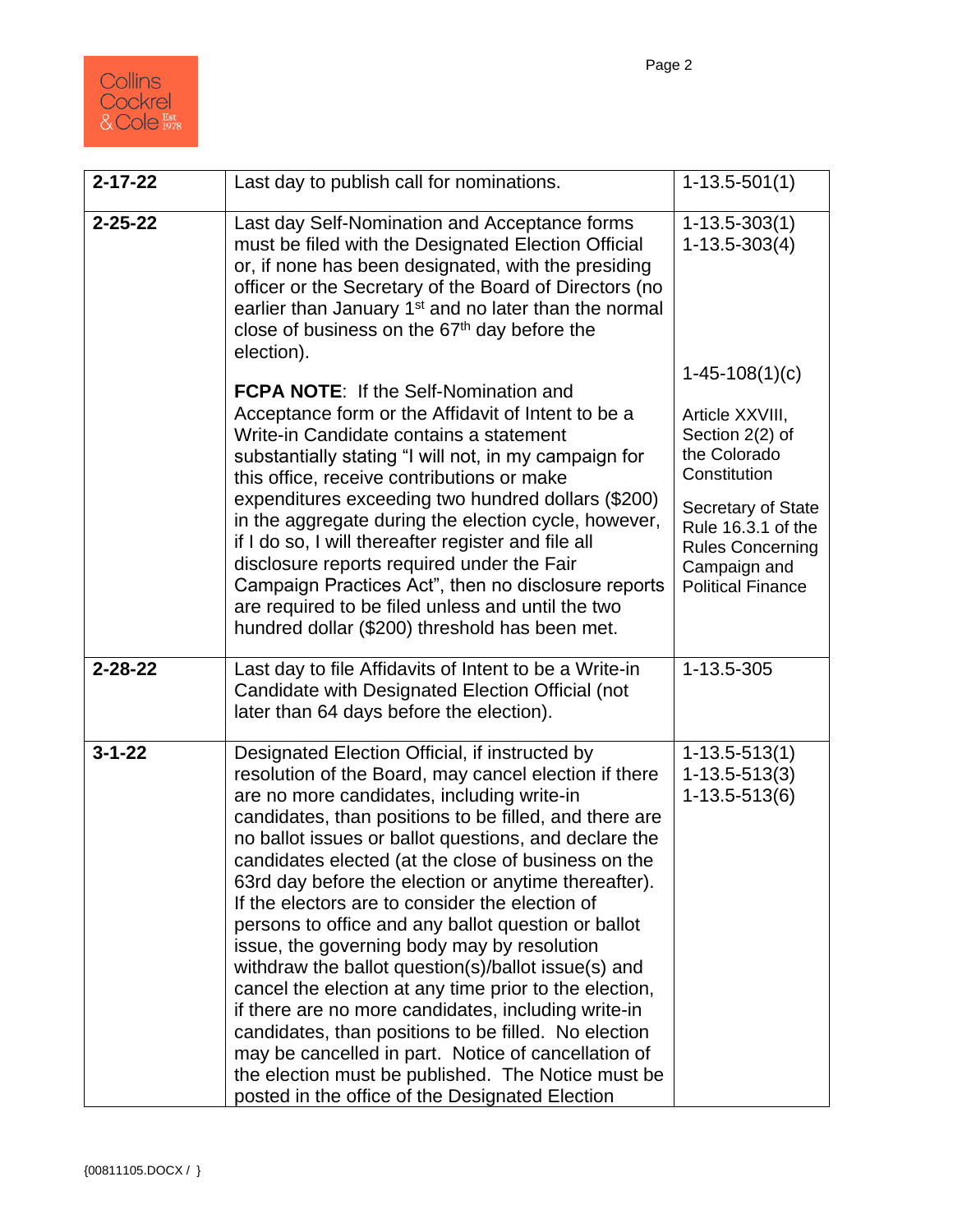

|              | Official, and in the office of the County Clerk and<br>Recorder. A copy of the Notice shall be filed with<br>the Division of Local Government. Designated<br>Election Official shall notify the candidates that the<br>election was cancelled and that they were elected<br>by acclamation.<br><b>SPECIAL NOTE:</b> If the election is cancelled, the<br>term of office of the persons declared elected shall<br>commence at the next meeting of the Board of<br>Directors of the special district following the date of<br>the election, but no later than thirty (30) days<br>following the date of the election and upon the<br>signing and filing of an oath with the County Clerk<br>and Recorder and posting of a bond. | $1 - 13.5 - 112(2)$                                                                                                                                                                                               |
|--------------|-------------------------------------------------------------------------------------------------------------------------------------------------------------------------------------------------------------------------------------------------------------------------------------------------------------------------------------------------------------------------------------------------------------------------------------------------------------------------------------------------------------------------------------------------------------------------------------------------------------------------------------------------------------------------------------------------------------------------------|-------------------------------------------------------------------------------------------------------------------------------------------------------------------------------------------------------------------|
| $3 - 4 - 22$ | Certify ballot content (no later than 60 days before<br>the election). Every ballot shall contain the names<br>of all duly nominated candidates for the offices to be<br>voted for at the election. The arrangement of the<br>names shall be established by lot at any time prior<br>to the certification of the ballot. The Designated<br>Election Official shall notify the candidates of the<br>time and place of the lot drawing for the ballot. The<br>drawing shall be performed by the Designated<br>Election Official or a designee. If any ballot<br>question(s) or ballot issue(s) will be included on the<br>ballot, they must follow the list of candidates.                                                      | 1-13.5-511<br>$1-13.5-902(2)$<br>$1-13.5-902(7)$                                                                                                                                                                  |
| $3 - 4 - 22$ | <b>FCPA NOTE:</b> Each candidate or the Designated<br>Election Official shall file with the Secretary of State<br>a copy of such candidate's Self-Nomination and<br>Acceptance forms or Affidavits of Intent to be a<br>Write-In Candidate, no later than 60 days before the<br>election. If the Self-Nomination and Acceptance<br>form contains a statement that the candidate is<br>familiar with the provisions of the Fair Campaign<br>Practices Act, then no filing of a "Candidate"<br>Affidavit" under the Fair Campaign Practices Act is<br>required.<br><b>FCPA NOTE:</b> A candidate who does not accept<br>contributions but who expends money for campaign<br>purposes shall not be required to form a Candidate  | $1 - 45 - 108(3)$<br>$1 - 45 - 108(3.3)$<br>$1 - 45 - 110(1)$<br>Article XXVIII,<br>Section 2(10),<br>Colorado<br>Constitution<br>Secretary of<br>State Rules 2.1,<br>16.1 and 16.3 of<br>the Rules<br>Concerning |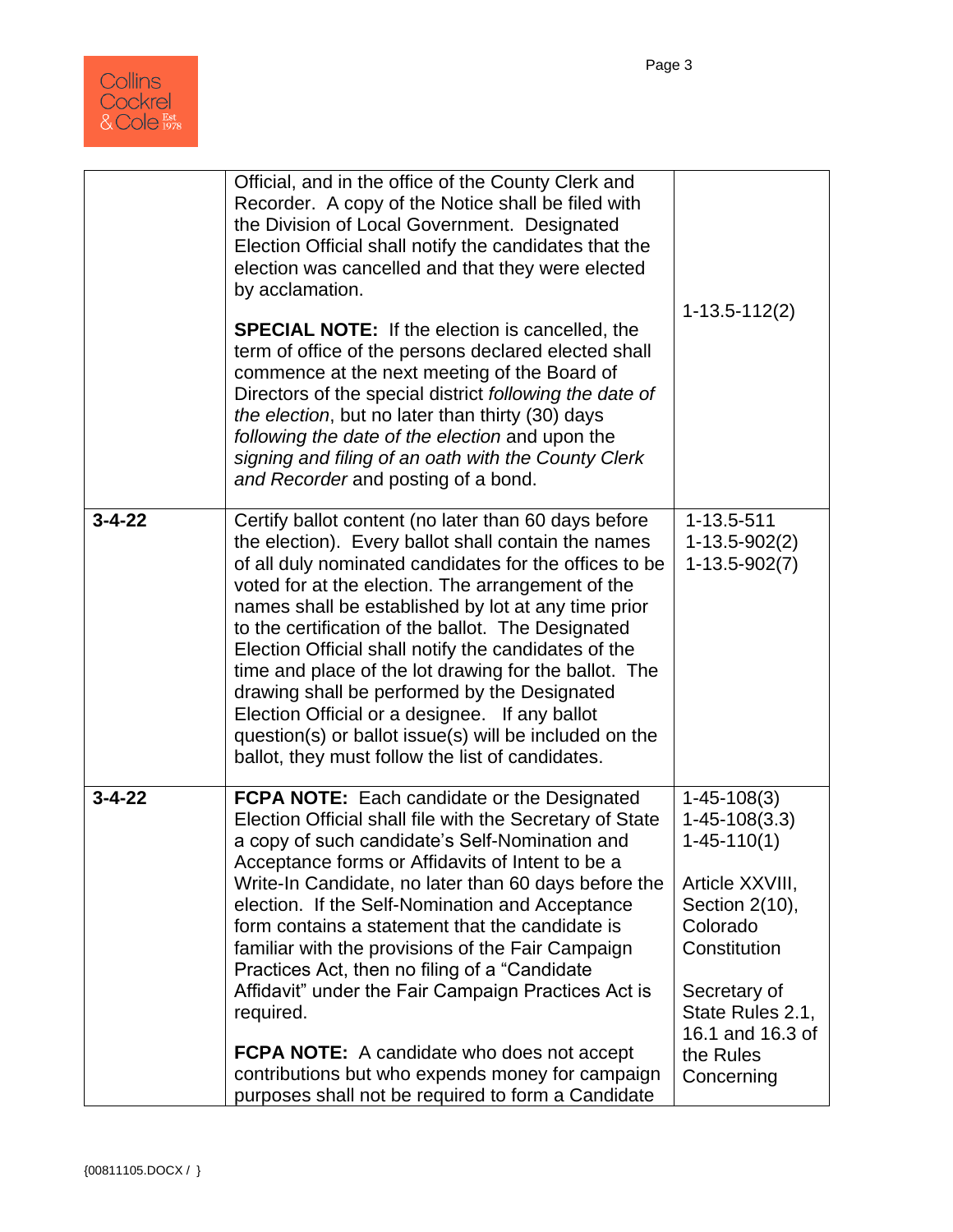

|               | Committee, but shall be required to file disclosure<br>reports for the reporting periods during which the<br>expenditures are made.                                                                                                                                                                                                                                     | Campaign and<br><b>Political Finance</b>                                                     |
|---------------|-------------------------------------------------------------------------------------------------------------------------------------------------------------------------------------------------------------------------------------------------------------------------------------------------------------------------------------------------------------------------|----------------------------------------------------------------------------------------------|
|               | <b>FCPA NOTE:</b> Candidate Committees shall register<br>with the Secretary of State before accepting or<br>making any contributions. Issue Committees shall<br>register with the Secretary of State within 10<br>calendar days of accepting or making contributions<br>or expenditures in excess of \$200 to support or<br>oppose any ballot issue or ballot question. |                                                                                              |
| $3 - 9 - 22$  | Designated Election Official must have on file at the<br>principal office of the special district or Designated<br>Election Official a plan for the conduct of the mail<br>ballot election (no later than 55 days prior to the<br>election).                                                                                                                            | $1-13.5-1104(1)$                                                                             |
|               | <b>SPECIAL NOTE: Pursuant to Section 1-13.5-</b><br>111(2), all regular elections that will include a<br>TABOR ballot issue must be conducted as a<br>mail ballot election. Such election cannot be<br>conducted as a polling place election.                                                                                                                           |                                                                                              |
| $3 - 18 - 22$ | Written comments for and against the TABOR ballot<br>issue(s) must be received by the Designated<br>Election Official (45 days before the election).<br>(Comments must be filed by <b>NOON</b> on the Friday<br>before the 45th day before the election).                                                                                                               | $1-13.5-503(1)$<br>$1 - 7 - 901(4)$<br>Article X,<br>Section 20,<br>Colorado<br>Constitution |
| $3 - 18 - 22$ | Designated Election Official shall mail absentee<br>ballots to those eligible electors who have applied<br>and are designated as a "covered voter" under the<br>Uniform and Overseas Citizens Absentee Voting<br>Act (UOCAVA) (not later than 45 days before the<br>election).                                                                                          | 1-13.5-618<br>$1 - 8.3 - 103(1)(d)$<br>$1 - 8.3 - 110(1)$                                    |
| $3 - 19 - 22$ | Earliest date to hold a class of instruction<br>concerning the tasks of an election judge (not more<br>than 45 days prior to the election).                                                                                                                                                                                                                             | 1-13.5-408                                                                                   |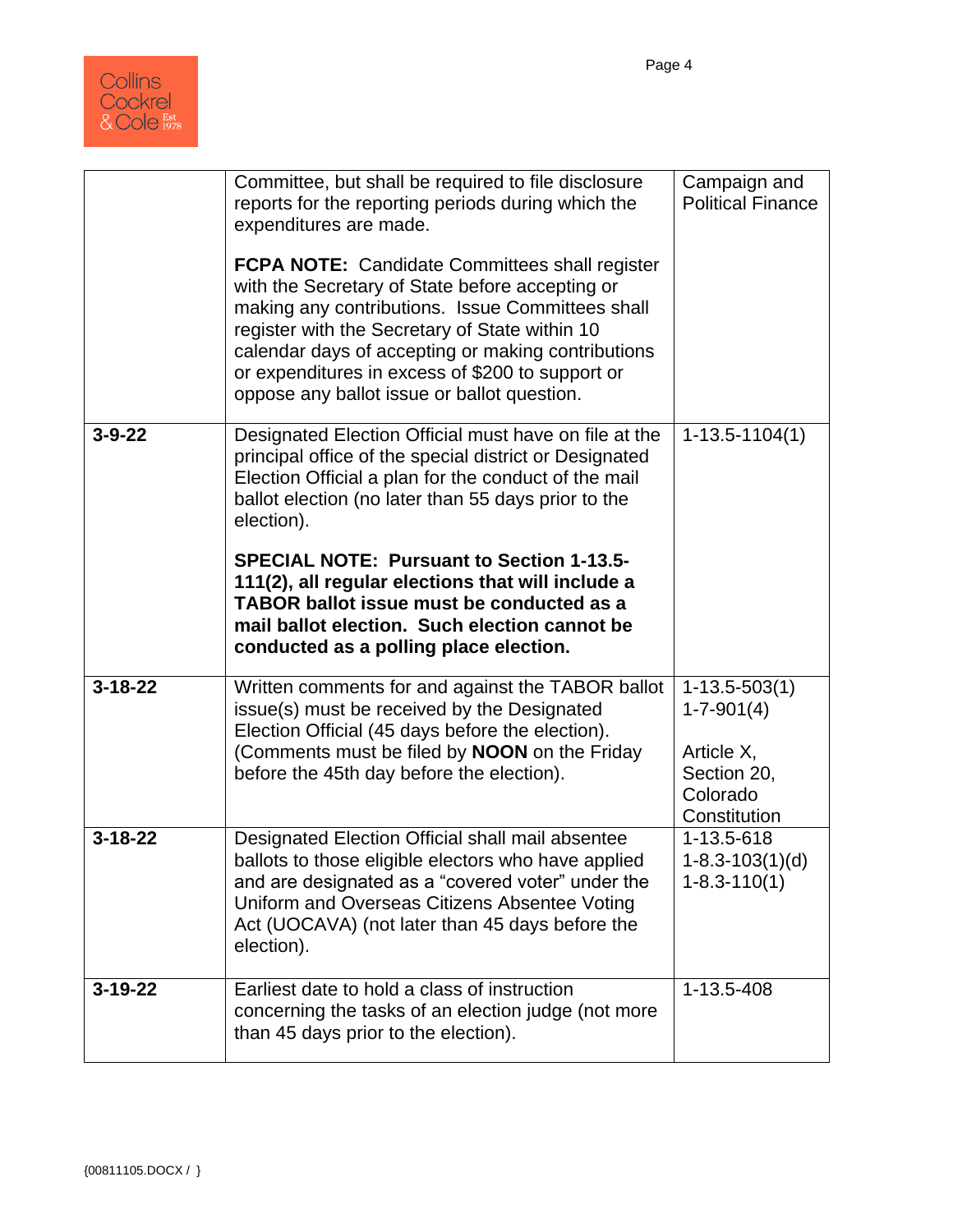| $3 - 24 - 22$ | Last day for the Designated Election Official to<br>order the voter registration and property owners<br>lists (no later than 40 days prior to election).<br>Designated Election Officials of overlapping political<br>subdivisions conducting an election shall confer<br>concerning the preparation of the notice required by<br>TABOR ("TABOR Notice") (no later than 40 days<br>prior to the election). Such political subdivisions<br>shall enter into an intergovernmental agreement for<br>the preparation and mailing of the TABOR Notice.                                           | $1 - 13.5 - 203(1)$<br>$1 - 13.5 - 204(1)$<br>$1-13.5-204(2)$<br>$1 - 13.5 -$<br>1105(2)(a)<br>$1-13.5-503(1)$<br>$1 - 7 - 905(2)$<br>$1 - 7 - 906(3)$ |
|---------------|---------------------------------------------------------------------------------------------------------------------------------------------------------------------------------------------------------------------------------------------------------------------------------------------------------------------------------------------------------------------------------------------------------------------------------------------------------------------------------------------------------------------------------------------------------------------------------------------|--------------------------------------------------------------------------------------------------------------------------------------------------------|
| $4 - 1 - 22$  | Last day for County Clerk and Recorder to certify<br>initial list of registered voters and County Assessor<br>shall certify initial list of property owners (no later<br>than 30 days prior to election). NOTE: These lists<br>should be requested to be received prior to this<br>date since the TABOR Notice must also be<br>mailed this date.                                                                                                                                                                                                                                            | $1-13.5-203(1)(a)$<br>$1-13.5-204(2)$<br>$1 - 13.5 -$<br>1105(2)(a)                                                                                    |
|               | Designated Election Official shall have available<br>printed ballots (at least 30 days prior to election).                                                                                                                                                                                                                                                                                                                                                                                                                                                                                  | $1-13.5-902(1)(a)$                                                                                                                                     |
|               | Mail TABOR Notice to each household where an<br>active registered elector of the District resides (at<br>least 30 days before the election)                                                                                                                                                                                                                                                                                                                                                                                                                                                 | Article X,<br>Section<br>$20(3)(b)$ ,<br>Colorado<br>Constitution                                                                                      |
| $4 - 11 - 22$ | Designated Election Official may begin mailing to<br>each eligible elector, who is an active registered<br>elector, a mail ballot package, including property<br>owners who are active registered electors, but may<br>not reside within the District. Mail ballots shall be<br>made available at the office of the Designated<br>Election Official, or the office designated in the mail<br>ballot plan, for eligible electors who are not listed on<br>the voter registration or property owners lists, but<br>who are authorized to vote (not sooner than 22<br>days prior to election). | $1 - 13.5 -$<br>1105(4)(a)<br>$1 - 13.5 -$<br>1105(4)(d)                                                                                               |
| 4-12-22       | <b>FCPA NOTE:</b> File Candidate Committee or Issues<br><b>Committee Report of Contributions and</b><br>Expenditures pursuant to the Fair Campaign                                                                                                                                                                                                                                                                                                                                                                                                                                          | $1 - 45 -$<br>108(2)(a)(II)                                                                                                                            |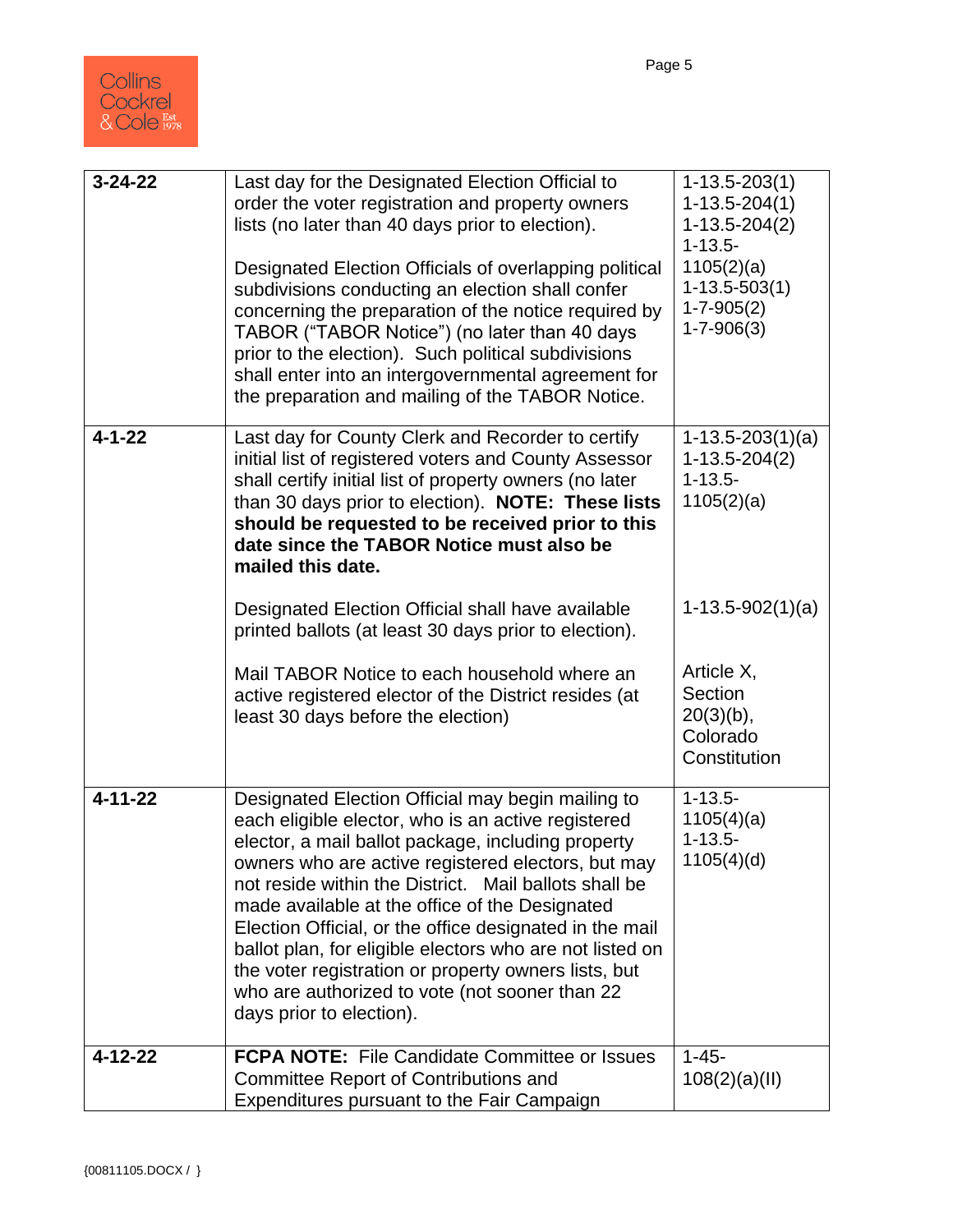

|               | Practices Act with the Secretary of State (21 <sup>st</sup> day<br>before the election).                                                                                                                                                                                                                                                                                                                                               |                                                                      |
|---------------|----------------------------------------------------------------------------------------------------------------------------------------------------------------------------------------------------------------------------------------------------------------------------------------------------------------------------------------------------------------------------------------------------------------------------------------|----------------------------------------------------------------------|
| $4 - 13 - 22$ | Last day to publish Notice of the election once (at<br>least 20 days before the election). Post Notice in<br>the office of the Designated Election Official. Mail a<br>copy of the Notice to the County Clerk and<br>Recorder of each county in which the special district<br>is located.                                                                                                                                              | $1 - 13.5 - 502(1)$<br>$1-13.5-502(2)$<br>$1 - 13.5 -$<br>1105(2)(d) |
|               | <b>DEBT OR OTHER FINANCIAL OBLIGATION</b><br>election. Post notice of additional financial<br>information on District's website, or if no website, in<br>the chief administrative office of the District (no later<br>than 20 days before the election).                                                                                                                                                                               | $1-13.5-503(2)$<br>$1-7-908(1)(a)$                                   |
|               | County Clerk and Recorder shall supply<br>supplemental list of registered voters and County<br>Assessor shall supply supplemental list of property<br>owners (no later than 20 days prior to election).                                                                                                                                                                                                                                | $1-13.5-203(1)(a)$<br>$1-13.5-204(2)$<br>$1 - 13.5 -$<br>1105(2)(b)  |
| $4 - 18 - 22$ | Last day to mail the ballot packages (no later than<br>15 days before the election).                                                                                                                                                                                                                                                                                                                                                   | $1 - 13.5 -$<br>1105(4)(a)                                           |
| $4 - 18 - 22$ | Designated Election Official shall appoint election<br>judges (at least 15 days prior to election).<br>Designated Election Official shall mail certificates of<br>appointment and acceptance forms to each person<br>appointed. Each election judge shall file an<br>acceptance of appointment with the Designated<br>Election Official within seven (7) days after<br>certificate of appointment and acceptance forms<br>were mailed. | $1 - 13.5 - 401(1)$<br>1-13.5-403<br>1-13.5-404                      |
|               | Designated Election Official shall appoint at least<br>one member of the special district Board and at<br>least one eligible elector of the special district who<br>is not a member of such Board to serve with the<br>Designated Election Official as the Canvass Board<br>for the election (at least 15 days prior to election).                                                                                                     | $1-13.5-1301(1)$                                                     |
|               | Election Judges may receive and prepare mail<br>ballots for tabulation. Counting of the mail ballots                                                                                                                                                                                                                                                                                                                                   | 1-13.5-1107                                                          |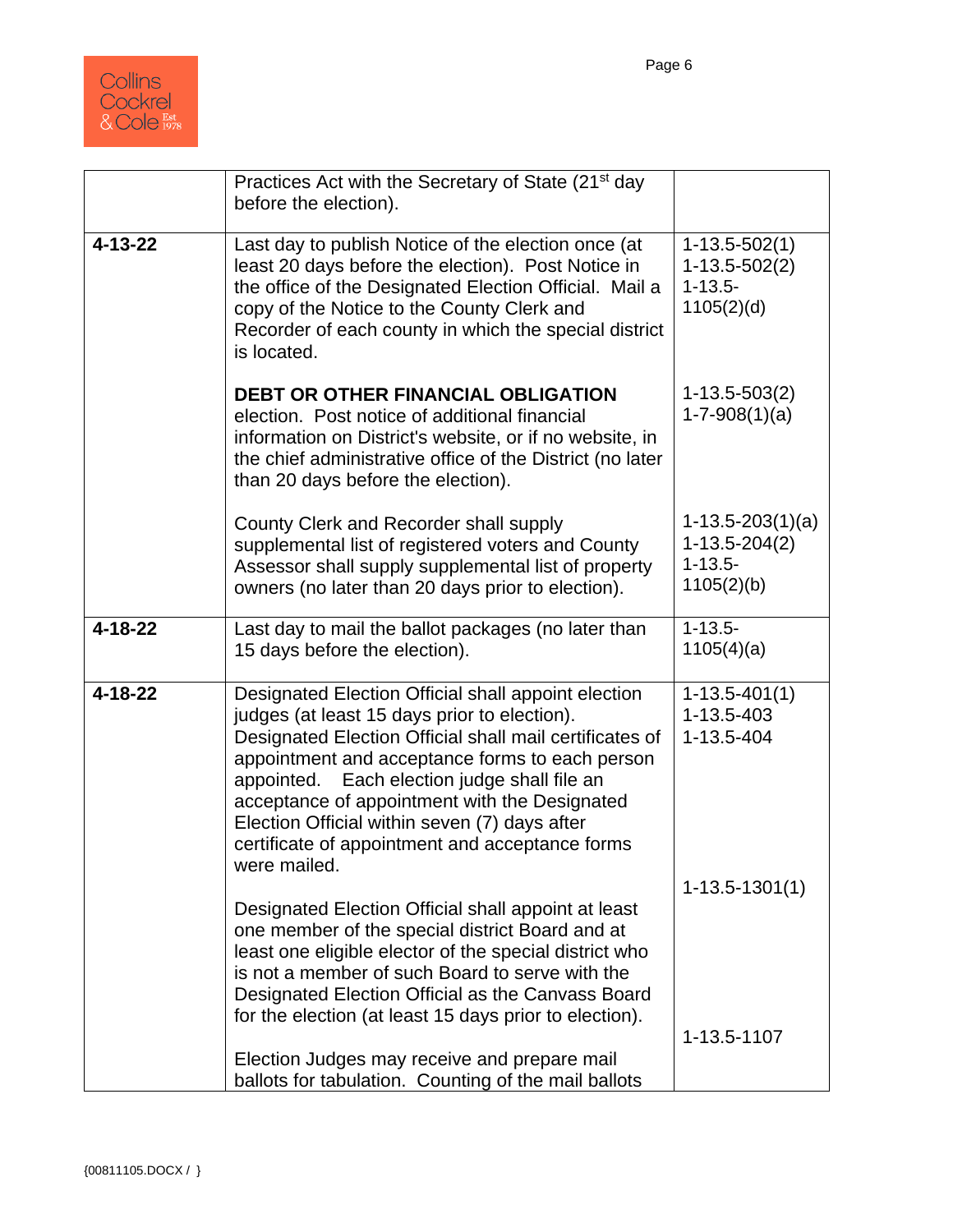

|               | may begin fifteen (15) days prior to the election and<br>continue until counting is completed.                                                                                                                                                                                                                                                                                                                                                                                                                                                                                                                                                                                                                              |                                                               |
|---------------|-----------------------------------------------------------------------------------------------------------------------------------------------------------------------------------------------------------------------------------------------------------------------------------------------------------------------------------------------------------------------------------------------------------------------------------------------------------------------------------------------------------------------------------------------------------------------------------------------------------------------------------------------------------------------------------------------------------------------------|---------------------------------------------------------------|
| 4-29-22       | <b>FCPA NOTE:</b> File Candidate Committee or Issues<br><b>Committee Report of Contributions and</b><br>Expenditures pursuant to the Fair Campaign<br>Practices Act with the Secretary of State (Friday<br>before the election).                                                                                                                                                                                                                                                                                                                                                                                                                                                                                            | $1 - 45 -$<br>108(2)(a)(II)                                   |
| $5 - 2 - 22$  | Deliver to election judge the registration records<br>and all necessary election supplies, including<br>ballots, voting booths, etc. (at least one day prior to<br>the election).                                                                                                                                                                                                                                                                                                                                                                                                                                                                                                                                           | 1-13.5-205                                                    |
| $5 - 3 - 22$  | <b>ELECTION DAY.</b> 7:00 A.M. to 7:00 P.M.                                                                                                                                                                                                                                                                                                                                                                                                                                                                                                                                                                                                                                                                                 |                                                               |
| $5 - 11 - 22$ | Last day to receive voted absentee ballot from<br>UOCAVA eligible elector, if such ballot was<br>postmarked by 7:00 p.m. on the day of election, in<br>order for ballot to be counted (by the close of<br>business on the 8 <sup>th</sup> day after the election).                                                                                                                                                                                                                                                                                                                                                                                                                                                          | $1 - 8.3 - 111$<br>$1 - 8.3 - 113(2)$                         |
| $5 - 17 - 22$ | Canvass Board shall certify the official abstract of<br>votes cast at the election (no later than the $14th$ day<br>after the election). A copy of the certificate of<br>election results shall be filed with the Division of<br>Local Government. The DEO shall transmit to each<br>person declared to be elected a certificate of the<br>person's election.                                                                                                                                                                                                                                                                                                                                                               | $1 - 13.5 - 1305(1)$<br>$1-13.5-1305(2)$<br>$32 - 1 - 104(1)$ |
|               | The term of office of each newly elected person<br>shall commence at the next meeting of the Board of<br>Directors of the special district following the<br>election, but no later than thirty (30) days following<br>the date the election results were certified and upon<br>the signing of an oath and filing with the County<br>Clerk and Recorder and posting of a bond. If the<br>election was cancelled, the term of office of the<br>persons declared elected shall commence at the<br>next meeting of the Board of Directors of the special<br>district following the date of the election, but no later<br>than thirty (30) days following the date of the<br>election and upon the signing of an oath and filing | $1 - 13.5 - 112(1)$<br>$1 - 13.5 - 112(2)$                    |